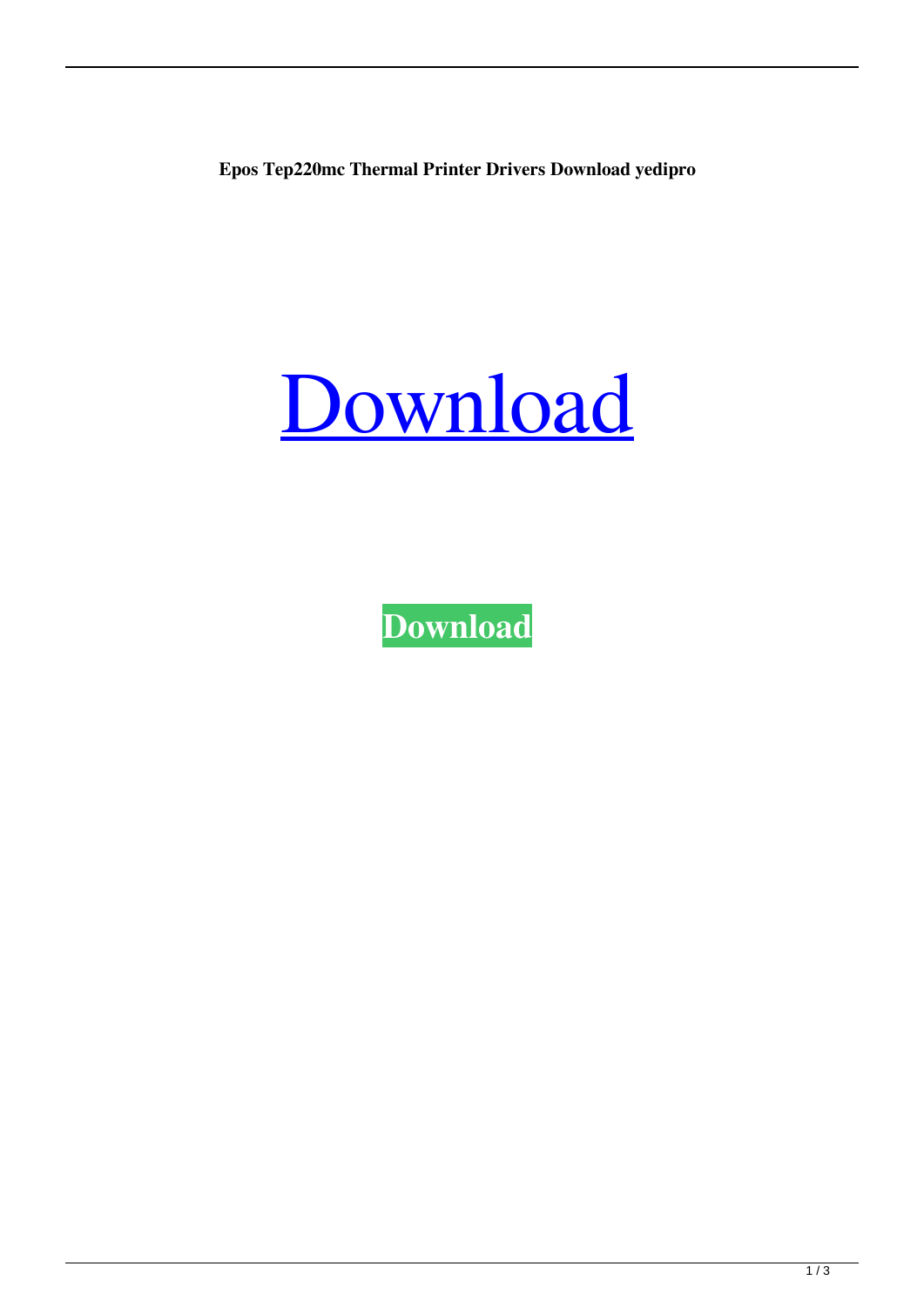Post #15 of 28 by Henry Pearson -7/9/2012 Toshiba is known for its wide range of products, including office products and home appliances. One such product is the Toshiba EF-725 series of electric field printers and thermal printers. The Toshiba EF-725 is a high-quality, high-speed electric field printer that delivers up to 110 lines per minute and a thermal printer that works at up to 200 lines per minute. This unit also offers a 20-sheet paper tray for continuous operation and a roll-to-roll paper supply. It accepts both single-sided and duplex printing. For direct printing, the EF-725 series of thermal printers can print up to 20 pages per minute with a maximum print width of 18.2 inches. The high-speed electric field printer also features a built-in automatic document feeder that accepts up to 100 single-sided documents per cycle. Toshiba Thermal Printer EF-725D Models Printer Manufacturer: Toshiba Released: 2011 Packaging: Box Dimensions: 10.5 inches wide, 7.3 inches deep The Toshiba EF-725 models are the thermal printers, while the EF-725D models are the electric field printers. Both can print on a variety of media, including card, note paper, envelope, label, transparencies, and clear paper. The EF-725 printers use multi-ink thermal transfer printing technology that delivers sharp, crisp images. The high-quality toner and fusing system ensure long-lasting, high-quality prints. The electric field printers work through heat, direct pressure, and magnetism to create prints. The EF-725 models print on plastic, paper, paper board, and vinyl. They are designed for industrial, office, retail, and home use. The EF-725 models use a 10-sheet ADF for continuous printing, while the EF-725D models accept up to 100 singlesided documents at a time. The printers have a variety of user-friendly features, including easyto-read LCD displays, touchscreen display, and automatic document feeder. They offer various sheet media, such as label, card, envelope, print-out tray, and paper, which are all compatible with both printers. Toshiba EF-725 models can print from up to 20 pages per minute, and the maximum print width is 18.2 inches. The printer uses multi-ink thermal transfer printing technology that delivers sharp, crisp images.